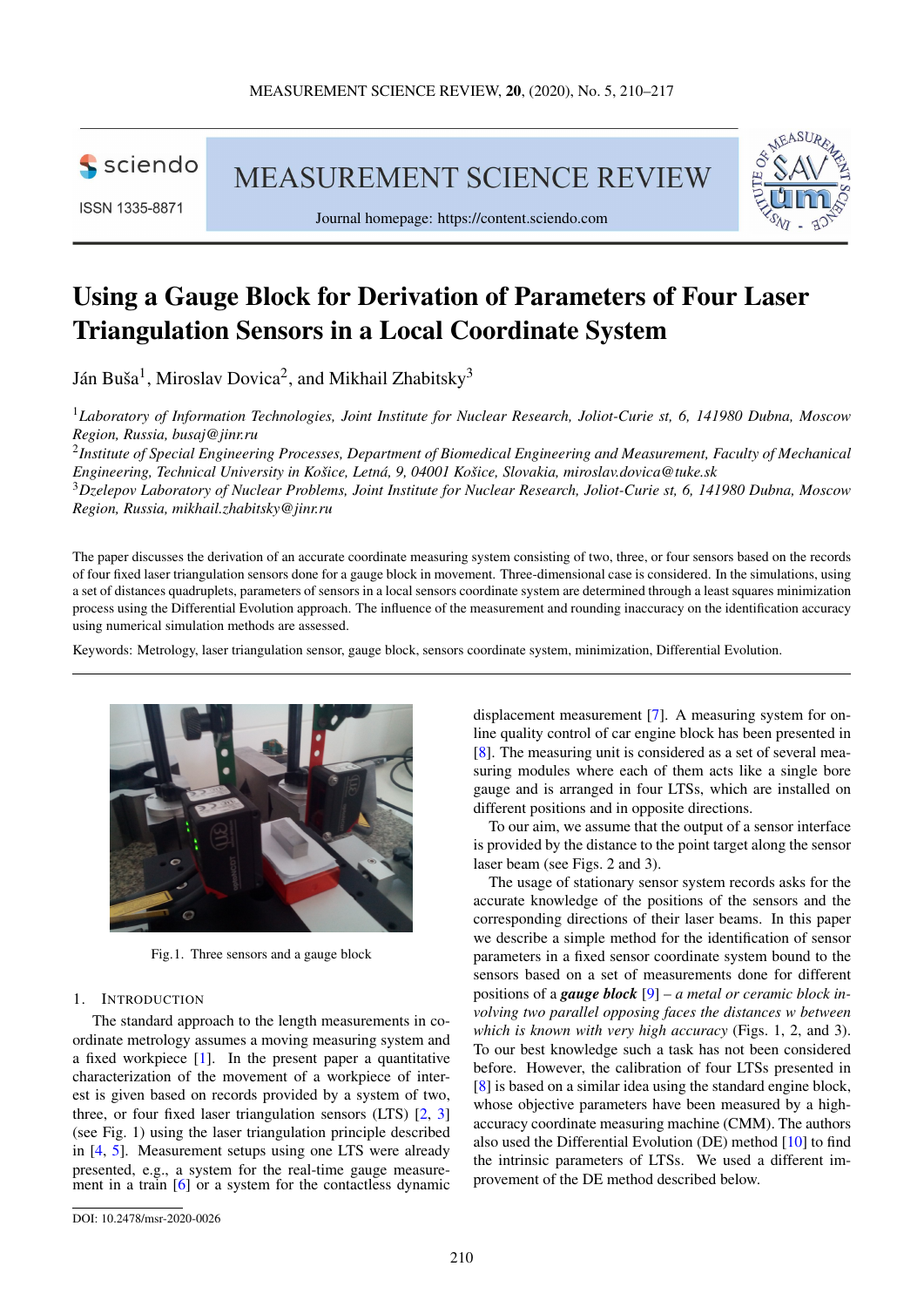<span id="page-1-0"></span>

Fig.2. Sensor distances to the points on a gauge block – case 1



Fig.3. Sensor distances to the points on a gauge block – case 2



Fig. 4. Sensors positions and orientations in two local coordinate systems in 2D case

If three sensors are placed at the same vertical position, and the corresponding laser beams are all directed "horizontally" as in Fig. [1,](#page-0-0) the problem could be considered as twodimensional (see Figs. 1 and 2 in  $[11]$ ). In fact, the authors of [\[8\]](#page-7-3) were using the assumption of four planar LTSs with beams lying in a common plane. In [\[11\]](#page-7-6) a 6 parameters identification problem for the statement of a local coordinate system for three sensors in a plane has been considered. For this purpose a set of distance triplets (see Fig. 2 in [\[11\]](#page-7-6)) for different (unknown) positions of a "gauge block" (rectangle in a plane) has been used.

However, the assumption formulated above is not realistic. In this paper we consider a solution of the 3D problem. Unlike the two-dimensional case, in that case the laser beam's direction is characterized by two (not one) angles which correspond to the longitude and latitude of a point on a sphere.

The discussion is divided into four parts: the problem formulation (Sec. 2), the problem solution (Sec. 3), numerical case studies – the results of simulations (Sec. 4), and conclusions (Sec. 5).

#### <span id="page-1-1"></span>2. FORMULATION OF THE PROBLEM

Given the set of four fixed sensors *S*1, *S*2, *S*3, and *S*4, with predefined but unknown positions and angular directions of their laser beams, and a certain position of the gauge block (like in Figs. [2](#page-1-0) and [3\)](#page-1-0), a foursome of distances  $(d_1; d_2; d_3; d_4)$  measured along the laser beam from each sensor to the block, is recorded and stored. The *N* times iteration of the measuring process for different positions of the rectangular *gauge block of width w* provides the input of the problem,  $(d_{1_i}, d_{2_i}, d_{3_i}, d_{4_i}), i = 1, 2, ..., N$ .

We have to determine the parameters (positions and the laser beams directions) of sensors *S*1, *S*2, *S*3, and *S*<sup>4</sup> in some local coordinate system using the set of distances above.

## 2.1. Uniqueness of the Solution

Remark 2.1. *If one will try to solve the problem using only gauge block positions with a common vertical axis, then it is evident that independent vertically shifted sensors will give the same distances. So, in such case the solution cannot be unique. For more general but unknown positions of a gauge block, it will not be possible to determine the block face plane. Therefore four sensors should be used.*

Remark 2.2. *Due to the* unknown rectangles – "gauge block" – positions *the 2D problem does not have a unique solution – if one rotate and/or shift the coordinate system, the same set of distances will correspond to some rectangle's positions.*

*Fixing the origin at the sensor S*<sup>1</sup> *and adding an additional condition, e.g., common x or y coordinate for two sensors (see Fig. [4\)](#page-1-0) will result in a unique solution. Corresponding results of least squares minimization for "exact" and "rounded" triplets data for a case of common y coordinate of sensors S*<sup>2</sup> *and S*<sup>3</sup> *are presented in [\[11\]](#page-7-6).*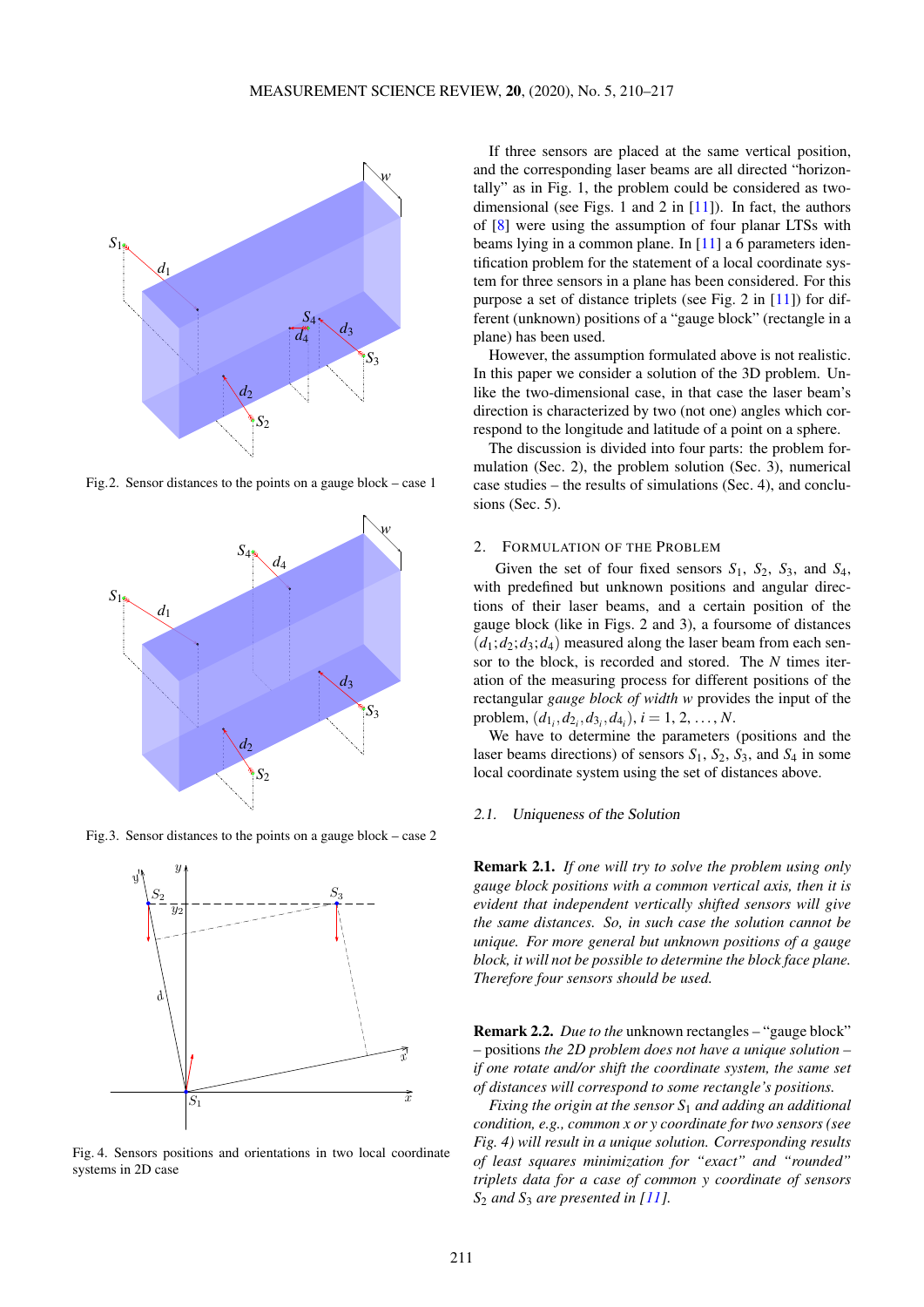In 3D case we will consider two additional conditions together with fixed origin at point *S*1:

- 1. we will consider the plane  $z = 0$  to be a common plane for sensors  $S_1$ ,  $S_2$ , and  $S_3$ ;
- 2. we will take  $x_2 = 0$ , so  $y_2 = d > 0$ , where *d* will be the distance between  $S_1$  and  $S_2$ .

Problem formulation. Given a set of *N* distances foursomes for unknown gauge block positions, determine 14 unknown parameters of four sensors in a local coordinate system

<span id="page-2-0"></span>
$$
S_1 = (0; 0; 0; \alpha_1; \beta_1), \qquad S_2 = (0; y_2; 0; \alpha_2; \beta_2),
$$
  
\n
$$
S_3 = (x_3; y_3; 0; \alpha_3; \beta_3), \qquad S_4 = (x_4; y_4; z_4; \alpha_4; \beta_4).
$$
 (1)

Remark 2.3. *The angles* α *in [\(1\)](#page-2-0) represent the azimuthal angle in the x–y plane of the local spherical coordinate system (for the x-axis this angle is 0, for the y-axis it is equal to*  $\pi/2$ *), the angles* β *represent the corresponding polar angle which is equal to*  $-\pi/2$  *for the points lying on the negative half axis z, to* π/2 *on the positive half axis z, and 0 for points on the x–y plane. So* α *and* β *correspond to the longitude and latitude of a point on a sphere, respectively. The origin of the local coordinate system is placed at the sensor S*1*, the y axis is determined by sensors S*<sup>1</sup> *and S*2*, and the coordinate x–y plane and the z-axis are determined by the sensors*  $S_1$ ,  $S_2$ , *and S*<sup>3</sup> *(see Figs. [2](#page-1-0) and [3\)](#page-1-0).*

Remark 2.4. *Solving the Problem, it is possible to use the results for the coordinate system statement for cases of only two or three (like on Fig. [1\)](#page-0-0) sensors. For example, if one would like to use only two sensors for measurement, he/she could add temporarily two additional sensors, then measure distances for different positions of a gauge block, find the parameters, and in the following measurement use only sensors S*<sup>1</sup> *and S*<sup>2</sup>*.* 

#### 3. SOLUTION OF THE PROBLEM

We consider two different sensor configurations. Case 1: sensor  $S_1$  is placed on the opposite side of the gauge block as the other sensors  $S_2$ ,  $S_3$ , and  $S_4$  (see Fig. [2\)](#page-1-0). Case 2: sensors *S*<sup>1</sup> and *S*<sup>2</sup> are placed on the opposite side as the sensors *S*<sup>3</sup> and *S*<sup>4</sup> (see Fig. [3\)](#page-1-0). Under the above constraints on the definition of the coordinate system, the only *invariant feature associated to* any position *of the gauge block* follows from the fact that the distance from the target  $T_1$  to the plane  $\sigma(T_2, T_3, T_4)$ defined by three other targets for Case 1 (see Fig. [2\)](#page-1-0) and the distance between two skew straight lines  $T_1T_4$  and  $T_2T_3$  for Case 2 (see Fig. [3\)](#page-1-0) should equate *w* for all block placements.

In the subsection [3.2](#page-2-1) the precision of the target location under the inaccuracies of the sensor parameters and measured distances is discussed.

We tried to solve the minimization problems [\(3\)](#page-2-2) and [\(4\)](#page-2-3) formulated below in Sec. [3.1](#page-2-4) using "classical" (gradient, conjugate-gradient, the Newton) methods, however, we did not succeed. Relevant reasonable solution was achieved using a variant of the Differential Evolution algorithm, briefly described in the subsection [3.3](#page-3-0) below.

### <span id="page-2-4"></span>3.1. Formulation of the Minimization Problem

Given the sensor parameters  $S_1$ ,  $S_2$ ,  $S_3$ , and  $S_4$  [\(1\)](#page-2-0) de-fined in Sec. [2,](#page-1-1) the values  $\widetilde{w}_i = \widetilde{w}_i(S_1, S_2, S_3, S_4)$  (which denote the calculated distances from  $T_1$  to the plane  $\sigma(T_2, T_3, T_4)$ for Case 1 and the distance between two skew straight lines  $T_1T_4$  and  $T_2T_3$  for Case 2) calculated for the input foursomes  $(d_{1_i}, d_{2_i}, d_{3_i}, d_{4_i}), i = 1, 2, ..., N$ , will be different from the true distance *w* and will depend on the accuracy of measurement of these foursomes.

So the deviations

 $r_i = \widetilde{w}_i(S_1, S_2, S_3, S_4) - w$ ,  $i = 1, 2, ..., N$ , (2)

are introduced, and the problem solution is considered as the solution of the nonlinear least squares problem

<span id="page-2-2"></span>
$$
(S_1^*, S_2^*, S_3^*, S_4*) = \operatorname{argmin} \min_{(S_1, S_2, S_3, S_4)} \sum_{i=1}^N r_i^2,
$$
 (3)

or the min-max problem:

<span id="page-2-3"></span>
$$
(S_1^*, S_2^*, S_3^*, S_4*) = \underset{(S_1, S_2, S_3, S_4)}{\text{min}} \ \underset{i=1, ..., N}{\text{max}} |r_i|.
$$
 (4)

Remark 3.1. *If the sensor parameters are wrong, corresponding to the* false sensors system*, then significant nonzero deviations are expected. If the number N of the measurements is large enough, the best approximating values of the 14 parameters should be close to the "true" parameters of the original sensors system.*

#### <span id="page-2-1"></span>3.2. Accuracy Issues

Let us consider a sensor  $\bar{S}$  with the true parameters, and its approximation *S*ˆ:

<span id="page-2-5"></span>
$$
\bar{S} = [\bar{x}_S, \bar{y}_S, \bar{z}_S, \bar{\alpha}, \bar{\beta}] \quad \text{and} \quad \hat{S} = [\hat{x}_S, \hat{y}_S, \hat{z}_S, \hat{\alpha}, \hat{\beta}]. \tag{5}
$$

If one knows the true distance  $\overline{d}$  to the target point

$$
\bar{T} = [\bar{x}_T, \bar{y}_T, \bar{z}_T],\tag{6}
$$

then considering three coordinate functions  $X(x, d, \alpha, \beta)$ ,  $Y(y, d, \alpha, \beta)$ , and  $Z(z, d, \beta)$ , the target coordinates are the following

$$
\begin{aligned}\n\bar{x}_T &= X(\bar{x}_S, \bar{d}, \bar{\alpha}, \bar{\beta}) = \bar{x}_S + \bar{d} \cdot \cos \bar{\beta} \cdot \cos \bar{\alpha}, \\
\bar{y}_T &= Y(\bar{y}_S, \bar{d}, \bar{\alpha}, \bar{\beta}) = \bar{y}_S + \bar{d} \cdot \cos \bar{\beta} \cdot \sin \bar{\alpha}, \\
\bar{z}_T &= Z(\bar{z}_S, \bar{d}, \bar{\beta}) = \bar{z}_S + \bar{d} \cdot \sin \bar{\beta},\n\end{aligned} \tag{7}
$$

and similar formulae define the coordinates of the approximate target  $\hat{T}$  given for the approximate sensor  $\hat{S}$  from [\(5\)](#page-2-5) and the distance *d*ˆ.

Using the Lagrange theorem for the function  $X$  we have

$$
\hat{x}_T = X(\hat{x}_S, \hat{d}, \hat{\alpha}, \hat{\beta}) \stackrel{L}{=} X(\bar{x}_S, \bar{d}, \bar{\alpha}, \bar{\beta}) +
$$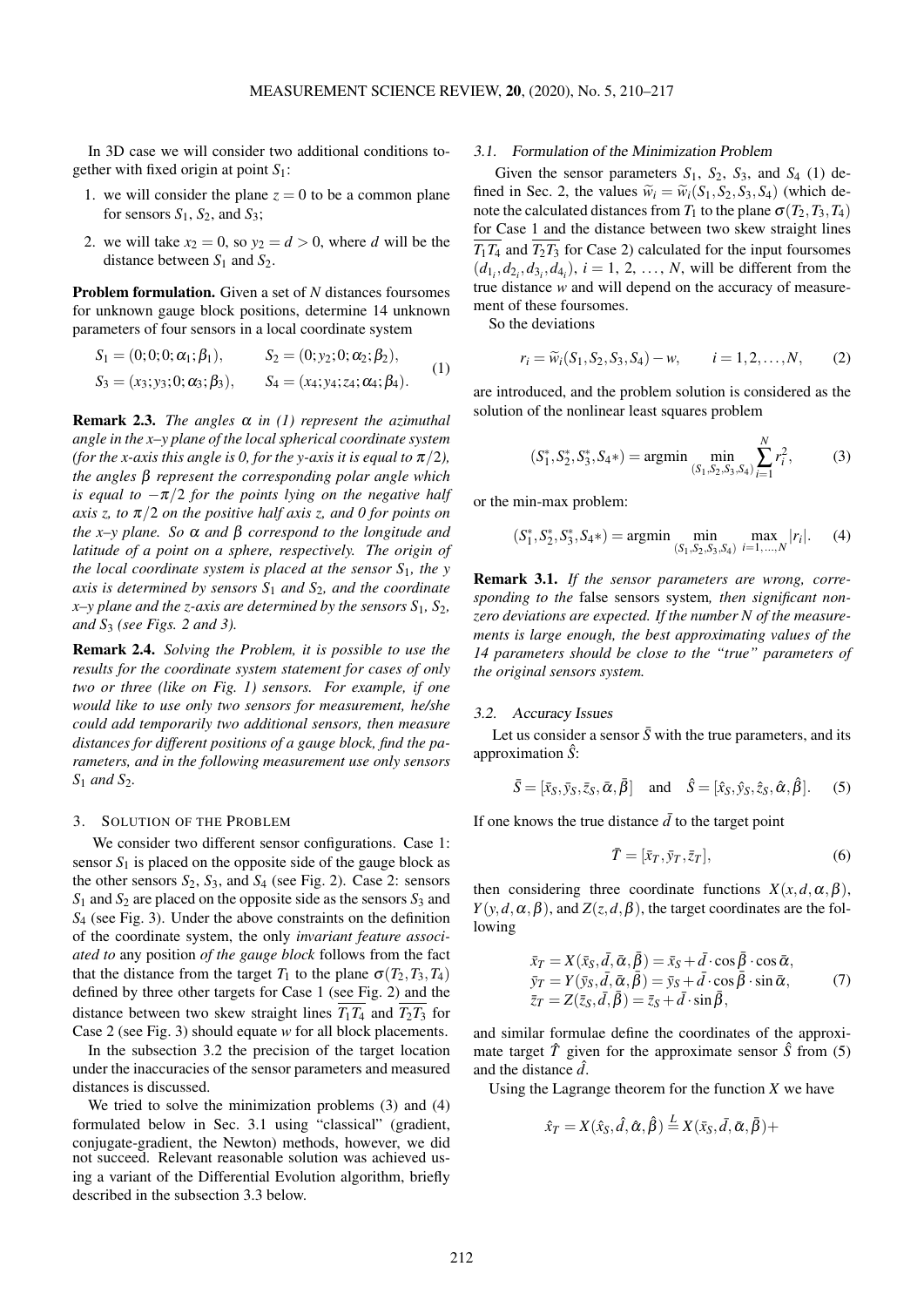<span id="page-3-1"></span>
$$
+\frac{\partial X}{\partial x}\Big|_{[\tilde{x}_{S},\tilde{d},\tilde{\alpha},\tilde{\beta}]} \cdot (\hat{x}_{S}-\bar{x}_{S}) + \frac{\partial X}{\partial d}\Big|_{[\tilde{x}_{S},\tilde{d},\tilde{\alpha},\tilde{\beta}]} \cdot (\hat{d}-\bar{d}) ++ \frac{\partial X}{\partial \alpha}\Big|_{[\tilde{x}_{S},\tilde{d},\tilde{\alpha},\tilde{\beta}]} \cdot (\hat{\alpha}-\bar{\alpha}) + \frac{\partial X}{\partial \beta}\Big|_{[\tilde{x}_{S},\tilde{d},\tilde{\alpha},\tilde{\beta}]} \cdot (\hat{\beta}-\bar{\beta}) = (8) = \bar{x}_{T} + (\hat{x}_{S}-\bar{x}_{S}) + \cos \tilde{\alpha} \cos \tilde{\beta} (\hat{d}-\bar{d}) --\tilde{d} \sin \tilde{\alpha} \cos \tilde{\beta} (\hat{\alpha}-\bar{\alpha}) - \tilde{d} \cos \tilde{\alpha} \sin \tilde{\beta} (\hat{\beta}-\bar{\beta}).
$$

For the *y* coordinate we get

<span id="page-3-2"></span>
$$
\hat{y}_T = Y(\hat{y}_S, \hat{d}, \hat{\alpha}, \hat{\beta}) \stackrel{L}{=} \n\stackrel{L}{=} \bar{y}_T + (\hat{y}_S - \bar{y}_S) + \sin \tilde{\alpha} \cos \tilde{\beta} (\hat{d} - \bar{d}) + \n+ \tilde{d} \cos \tilde{\alpha} \cos \tilde{\beta} (\hat{\alpha} - \bar{\alpha}) - \tilde{d} \sin \tilde{\alpha} \sin \tilde{\beta} (\hat{\beta} - \bar{\beta}).
$$
\n(9)

Finally, for the *z* coordinate we have

<span id="page-3-3"></span>
$$
\hat{z}_T \stackrel{L}{=} \bar{z}_T + (\hat{z}_S - \bar{z}_S) + \sin \tilde{\beta} (\hat{d} - \bar{d}) + \tilde{d} \cos \tilde{\beta} (\hat{\beta} - \bar{\beta}). \quad (10)
$$

The values  $\tilde{d}$ ,  $\tilde{\alpha}$ , and  $\tilde{\beta}$  in [\(8\)](#page-3-1), [\(9\)](#page-3-2), and [\(10\)](#page-3-3) are, in general, different. We will use these equations in the next section, when we discuss the precision of the numerical solution.

# <span id="page-3-0"></span>3.3. Brief Description of the Asynchronous Differential Evolution Method

Differential Evolution  $(DE)$  — is an efficient method to solve global optimization problems [\[10,](#page-7-5) [12,](#page-7-7) [13\]](#page-7-8). The method uses *a population* of  $N_p$  vectors  $\vec{s}_i$ , which represents candidate solutions in the search domain Ω. A steady-state DE variant — Asynchronous Differential Evolution with Adaptive Correlation Matrix (ADE-ACM) [\[14\]](#page-7-9) is used in this work to iteratively improve a candidate solution by applying evolutionary operations of *mutation, crossover and selection* over population members.

In steady-state strategy one can pick-up a random member from the population as *a target vector*  $\vec{s}_i$  [\[15\]](#page-7-10). *A mutant vector*  $\vec{v}_i$  is formed by simple arithmetic combination of three randomly selected distinct population members (rand/1 DEstrategy):

<span id="page-3-4"></span>
$$
\vec{v}_i = \vec{s}_r + F(\vec{s}_p - \vec{s}_q),\tag{11}
$$

where *a scale factor F* is sampled for each iteration from a Cauchy distribution  $C_F(\mu_F, \gamma_F = 0.1)$ . The location parameter  $\mu_F$  is updated according to values of the scale factor, which results in a population's improvement.

Canonical Differential evolution [\[12\]](#page-7-7) uses *uniform*  $\frac{c \cos \omega}{c}$  *a trial vector*  $\vec{u}_i$  is created from the target vector  $\vec{s}_i$  by replacing several of its coordinates by corresponding coordinates from a mutant vector [\(11\)](#page-3-4). An average number of replaced coordinates (*CrNp*) depends on *crossover rate*  $C_r \in [0,1]$ . At least one coordinate is replaced. Optimal value of crossover rate depends on the problem:  $C_r \rightarrow 0$  leads to faster convergence for separable problems, while  $C_r \rightarrow 1$ should be used for non-separable objective functions.

ADE-ACM [\[14\]](#page-7-9) uses a different approach to perform crossover: the crossover operator is modified to take into account *pairwise dependencies* between the variables. The current population is used to calculate *a sample correlation ma* $trix \mathscr{C}$ :

$$
\mathscr{C}_{jk} = \frac{q_{jk}}{\sqrt{q_{jj}q_{kk}}}; \quad q_{jk} = \frac{1}{N_p - 1} \sum_{i=0}^{N_p - 1} (s_{ij} - \langle s \rangle_j)(s_{ik} - \langle s \rangle_k),
$$
\n(12)

where  $\langle s \rangle_i$  denotes the population averaging of the *j*-th variable of population vectors  $\vec{s}_i$ ,  $i = 0, 1, \ldots N_p - 1$ . The approximation of the correlation matrix is cumulatively adapted through successful evolutionary steps:

<span id="page-3-8"></span>
$$
C \leftarrow (1 - l)C + l\mathscr{C}, \quad l = 0.01. \tag{13}
$$

Based on the acquired *adaptive correlation matrix*, groups of dependent variables can be identified and crossover is applied in the corresponding subspace of the original domain  $\Omega$ . Thanks to this crossover scheme, the ADE-ACM competitively solves a wide range of global optimization problems, both separable and non-separable [\[16\]](#page-7-11). For partiallyseparable problems ADE-ACM shows both better convergence probability and faster convergence rate than DE variants with uniform crossover.

A greedy algorithm is used for *selection*: a trial vector  $\vec{u}_i$ replaces the target vector  $\vec{s}_i$ , if it results in improvement of the objective function value.

During successive operations ADE controls spreads of population members in each coordinate and in the function values. If any spread is less than a small predefined value, *an independent restart* is initiated [\[17\]](#page-7-12). The ADE is started with  $N_p = 20$ , at each restart the size of population is doubled.

Minimization is performed until the predefined maximal number of function evaluations is reached. To ensure convergence to the global minimum, 10 independent trials are used. The 7 best results are used to estimate uncertainty in the value of the found minimum. If the precision is not sufficient, the procedure is repeated with a larger budget of maximal number of function evaluations.

## 4. NUMERICAL CASE STUDIES

In this section we present the results of numerical simulations. Two sensor systems  $\mathscr{S}_1$  [\(14\)](#page-3-5) and  $\mathscr{S}_2$  [\(15\)](#page-3-6) for Case 1 and one system  $\mathscr{S}_3$  [\(16\)](#page-3-7) for Case 2 have been considered:

<span id="page-3-5"></span>
$$
S_1 = (0; 0; 0; \frac{\pi}{3}; \frac{\pi}{4}), \qquad S_2 = (0; 50; 0; \frac{5\pi}{3}; 0),S_3 = (20; 50; 0; \frac{3\pi}{2}; 0), \qquad S_4 = (-20; 50; 20; \frac{3\pi}{2}; 0),
$$
(14)

<span id="page-3-6"></span>
$$
S_1 = (0; 0; 0; \frac{\pi}{3}; \frac{\pi}{4}), \qquad S_2 = (0; 50; 0; \frac{5\pi}{3}; \frac{\pi}{6}),
$$
  
\n
$$
S_3 = (40; 45; 0; \frac{5\pi}{4}; \frac{\pi}{6}), \quad S_4 = (20; 50; 30; \frac{3\pi}{2}; -\frac{\pi}{6}),
$$
 (15)

<span id="page-3-7"></span>
$$
S_1 = (0; 0; 0; \frac{\pi}{2}; 0), \qquad S_2 = (0; 50; 0; \frac{3\pi}{2}; 0), S_3 = (20; 50; 0; \frac{3\pi}{2}; 0), \qquad S_4 = (20; 0; 10; \frac{\pi}{2}; 0).
$$
 (16)

The first three coordinates are in millimeters (mm), two angular coordinates are in radians.

We used randomly modified parameters using the uniform distribution (within radius of 1 mm for the first three coordinates and 0.0175 radian  $\approx$  1 degree for angular coordinates)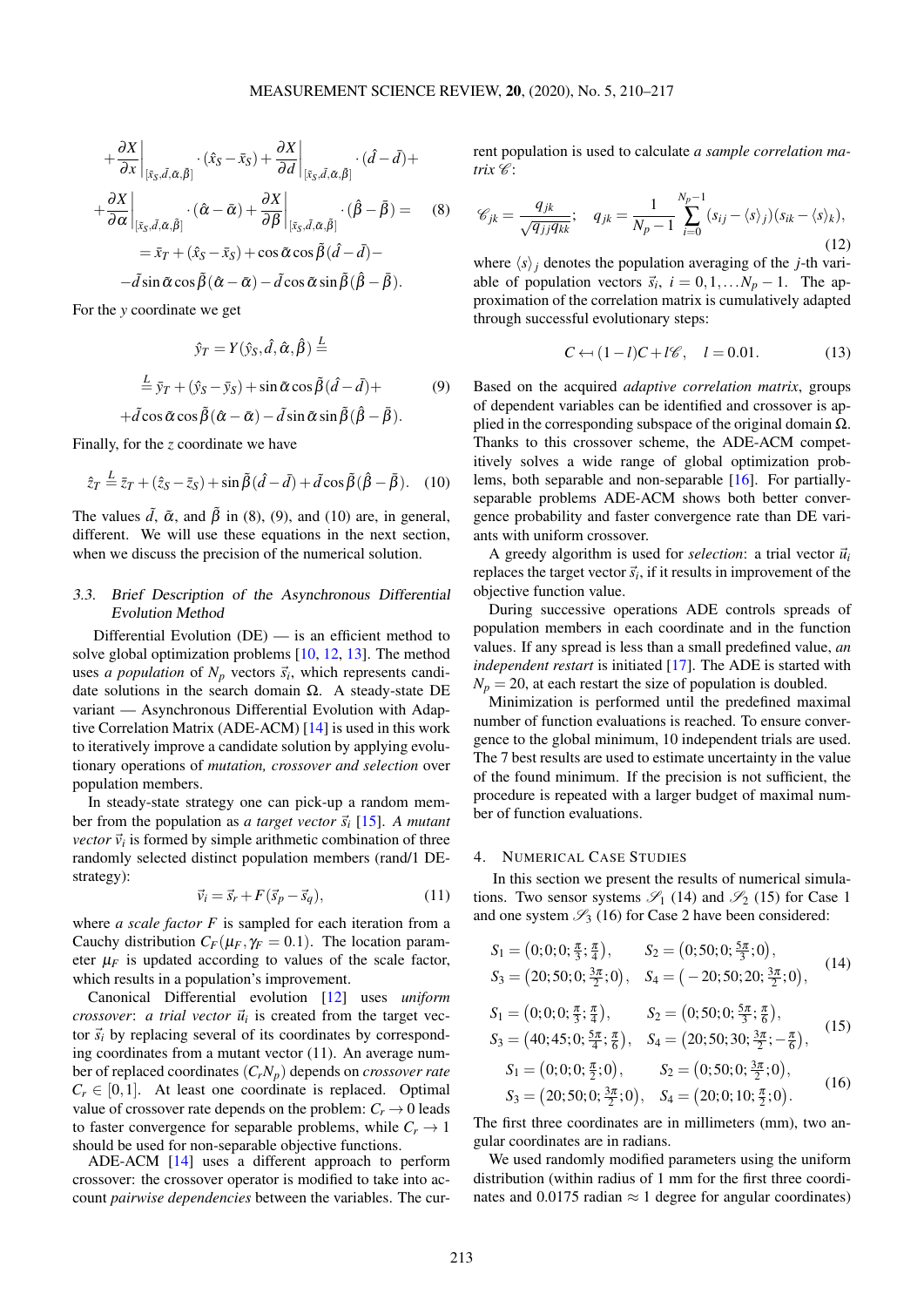to model the inaccuracy of parameter determination. The parameters of three systems which we considered as "original" are listed below (here and in the following text the values are rounded to fit the text width). Parameters of particular sensors are presented in the columns.

| S1            | S <sub>2</sub> | S3             | S4             |
|---------------|----------------|----------------|----------------|
| 0             | 0              | 19.98883825    | $-19.99255062$ |
| $\Omega$      | 49.95691998    | 49.95906517    | 50.05072563    |
| $\Omega$      | O              |                | 19.91418540    |
| 1.57832969    | 4.70825814     | 4.70321121     | 4.71034922     |
| $-0.00177239$ | 0.00936077     | 0.00670605     | $-0.00376562$  |
| S1            | S <sub>2</sub> | S <sub>3</sub> | S4             |
| 0             | 0              | 40.06409233    | 19.91224330    |
| $\Omega$      | 50.05905562    | 44.92675448    | 50.08682815    |
| $\Omega$      | Ω              |                | 29.95563246    |
| 1.03162095    | 5.24669058     | 3.93927376     | 4.69646645     |
| 0.78408640    | 0.51227262     | 0.52808819     | $-0.53736586$  |
| S1            | S <sub>2</sub> | S3             | S4             |
| 0             | O              | 20.05295680    | 19.97718986    |
| $\Omega$      | 49.97694430    | 49.93759188    | $-0.04898805$  |
| $\Omega$      |                |                | 9.94829850     |
| 1.57834019    | 4.70170318     | 4.70150254     | 1.58741101     |
| $-0.01258636$ | $-0.00769893$  | $-0.01512428$  | $-0.00716478$  |

#### 4.1. Simulation Data Generation

In our numerical experiments we used the data sets with different number *N* of a "gauge block" position. To identify 14 parameters it is evident that *N* cannot be a small number. For  $N = 27$  the results were unsatisfactory, good results were obtained, e.g., for  $N = 135$ . Below in Sec. [4.3](#page-4-0) the results for  $N = 54$  will be presented.

For distance generation and also for some estimates of the resulting precision we used GNU Octave  $[18]$  – an open source alternative to the proprietary programming language MATLAB [\[19\]](#page-7-14). Our scripts and functions could be, of course, used in MATLAB as well. For the minimization this program was too slow, and we prepared a C++ package briefly presented below in Sec. [4.4.](#page-6-4)

For this purpose we generated data for a "gauge block" position using the next Octave code:

```
% 54 distances foursomes generation
for k=1:3, 8 3 alpha
 for m=1:3, % 3 beta
   for l=1:3, \frac{1}{6} 3 x, y, z
      nd=nd+1; % distances counter
      alpha=pi/2+pi/12*(2-k);beta=pi/12*(2-m);cpoint=[0;20;0]+(2-1)*(0;15;0];... distances foursame calculation
      alpha=pi/2+pi/12*(2-k);beta=pi/6*(2-m);
      cpoint=[15;18;0]+(2-1)*(0;8;0];... distances foursame calculation
   end
 end
end
```
A "gauge block" is placed in 6 positions (using 2 basic positions and two shifts of each one) and in each position it is rotated around the center in two angular directions – for each direction 3 different angles are used.

Using the same principle, several data sets have been considered. For each position of the "gauge block" all 4 distances to the sensors are calculated, rounded (see Sec. [4.3\)](#page-4-0), and stored.

### 4.2. Double Precision Distances Data

In this section only one result for the system  $\mathscr{S}_1$  will be presented.  $N = 54$  "gauge block" positions have been used for generation of foursomes of distances. The distances stored in the double precision (further considering as exact) have been used to determine the parameters of the sensor system. The system [\(14\)](#page-3-5) is considered as "ideal", and its perturbed system above as "original".

Three matrices are presented below. The first is the difference between the "original" and "ideal" system  $\mathcal{S}_1$  (let us recall that the first three lines are in mm). The second matrix is the result of the calculations. Indeed, the average of the 7 from 10 best solutions is used and presented here. This matrix could be compared with the "original" system  $\mathcal{S}_1$  above. Finally, the third matrix represents the difference between the resulting matrix and the "original". For the *x*, *y*, and *z* coordinates the worst case is  $0.0000217$  mm  $\approx 22$  nm for the *y* coordinate of the sensor *S*4. The maximum angular difference 0.000000044 rad  $\approx 0.000025$  degree.

|               | Sensors differences ideal-original   |               |                |
|---------------|--------------------------------------|---------------|----------------|
| 0.00000000    | 0.00000000                           | 0.01116175    | $-0.00744938$  |
| 0.00000000    | 0.04308002                           | 0.04093483    | $-0.05072563$  |
| 0.00000000    | 0.00000000                           | 0.00000000    | 0.08581460     |
| $-0.00753336$ | 0.00413084                           | 0.00917777    | 0.00203976     |
| 0.00177239    | $-0.00936077$                        | $-0.00670605$ | 0.00376562     |
|               |                                      |               |                |
| Averaged      | optimal sensors                      |               |                |
| 0.00000000    | 0.00000000                           | 19.98884170   | $-19.99255112$ |
| 0.00000000    | 49.95692049                          | 49.95908683   | 50.05074732    |
| 0.00000000    | 0.00000000                           | 0.00000000    | 19.91419721    |
| 1.57832953    | 4.70825807                           | 4.70321122    | 4.71034925     |
| $-0.00177224$ | 0.00936059                           | 0.00670571    | $-0.00376606$  |
|               |                                      |               |                |
|               | Sensors differences optimal-original |               |                |
| 0.00000000    | 0.00000000                           | 0.00000345    | $-0.00000050$  |
| 0.00000000    | 0.00000051                           | 0.00002166    | 0.00002170     |
| 0.00000000    | 0.00000000                           | 0.00000000    | 0.00001181     |
| $-0.00000016$ | $-0.00000007$                        | 0.00000001    | 0.00000003     |
| 0.00000015    | $-0.00000018$                        | $-0.00000034$ | $-0.00000044$  |

## <span id="page-4-0"></span>4.3. Distances Data Rounded to 0.1 µm

In this subsection we will present the results of numerical simulations using distance foursomes rounded to 0.1  $\mu$ m. Only results for selected data sets of size  $N = 54$  will be shown.

At first let us present the result for one simulation concerning the system  $\mathcal{S}_1$ .

Averaged optimal sensors 0.00000000 0.00000000 19.98862833 -19.99080958 0.00000000 49.95700254 49.96434449 50.05016400 0.00000000 0.00000000 0.00000000 19.92080476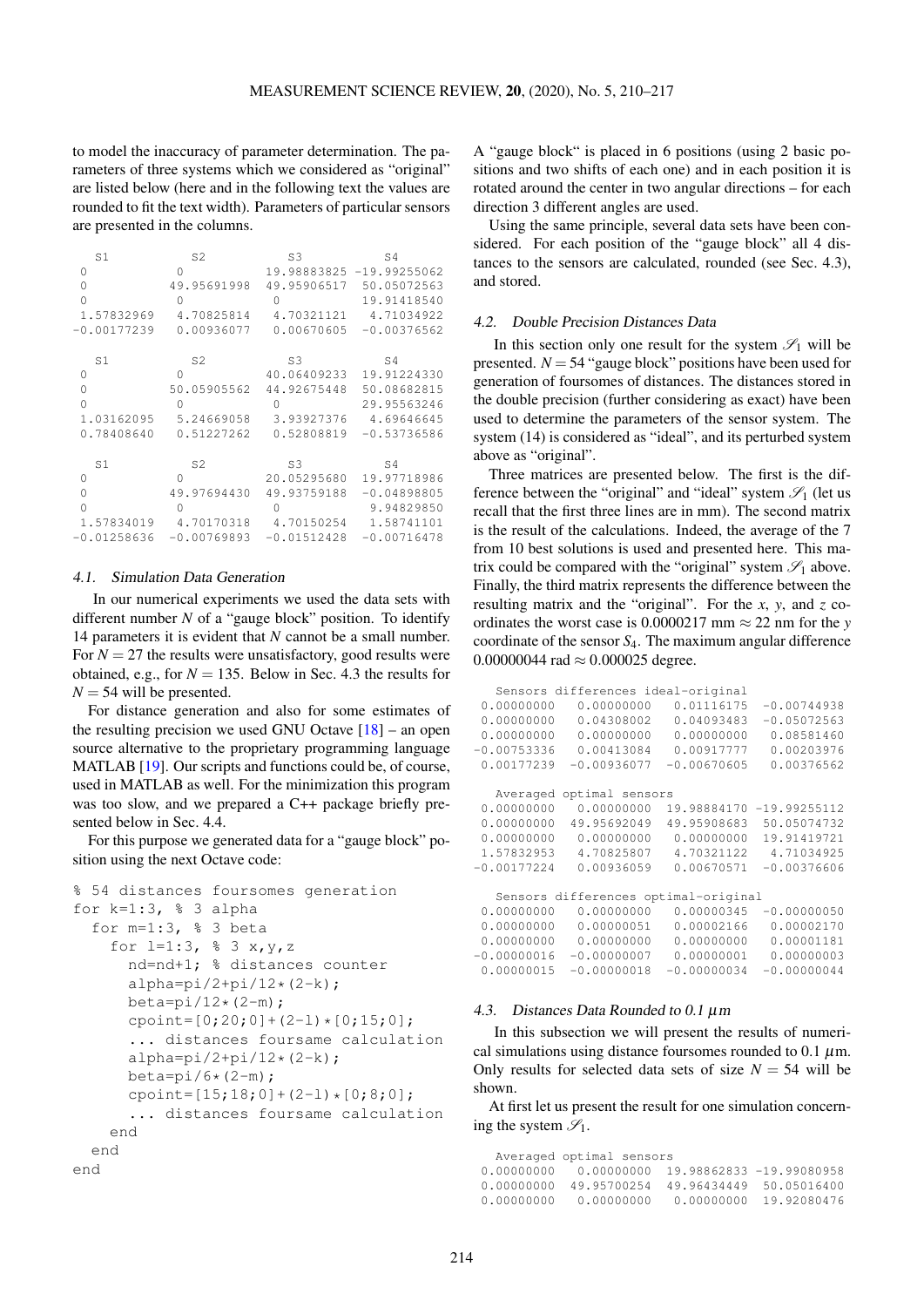|              | $S_1$     | $S_2$                                                 | S٦ | $S_4$ |
|--------------|-----------|-------------------------------------------------------|----|-------|
| $\Delta x_T$ | 0.0009661 | $\mid 0.0011004 \mid 0.0086499 \mid 0.0044867$        |    |       |
| $\Delta v_T$ |           | $0.0000620$   $0.0001490$   $0.0053898$   $0.0025396$ |    |       |
| $\Delta z$   | 0.0000078 | $\mid 0.0000060 \mid 0.0000695 \mid 0.0066510$        |    |       |

<span id="page-5-0"></span>Table 1. Upper bounds in mm for target inaccuracies for system  $\mathscr{S}_1$ 

Table 2. Upper bounds in mm for target inaccuracies for system  $\mathcal{S}_2$ 

|              | $S_1$                                                             | SΣ                                                    | $S_3$ | $S_4$ |
|--------------|-------------------------------------------------------------------|-------------------------------------------------------|-------|-------|
| $\Delta x_T$ |                                                                   | $0.0023199$   $0.0018423$   $0.0065804$   $0.0028651$ |       |       |
| $\Delta v_T$ | $\vert 0.0026404 \vert 0.0026216 \vert 0.0088654 \vert 0.0035003$ |                                                       |       |       |
| $\Delta z$   |                                                                   | $0.0017003$   $0.0008761$   $0.0012513$   $0.0018348$ |       |       |

Table 3. Upper bounds in mm for target inaccuracies for system  $\mathfrak{S}_3$ 

|              | $\mathbf{S}_1$ | SΣ                    | $S_3$                             | $S_4$ |
|--------------|----------------|-----------------------|-----------------------------------|-------|
| $\Delta x_T$ | 0.0003852      | $\mid 0.0003079$      | $0.0059452 \pm 0.0024507$         |       |
| $\Delta v_T$ | 0.0000699      | 0.0001060             | 0.0015320   0.0012659             |       |
| $\Delta z_T$ | 0.0000091      | $\mid 0.0000142 \mid$ | $\vert 0.0001895 \vert 0.0084260$ |       |

| 1.57831038    | 4.70823615                           | 4.70322171    | 4.71036112    |
|---------------|--------------------------------------|---------------|---------------|
| $-0.00175725$ | 0.00933902                           | 0.00656800    | $-0.00397468$ |
|               | Sensors differences optimal-original |               |               |
| 0.00000000    | 0.00000000                           | $-0.00020992$ | 0.00174103    |
| 0.00000000    | 0.00008256                           | 0.00527933    | $-0.00056163$ |
| 0.00000000    | 0.00000000                           | 0.00000000    | 0.00661936    |
| $-0.00001931$ | $-0.00002200$                        | 0.00001049    | 0.00001190    |
| 0.00001514    | $-0.00002176$                        | $-0.00013805$ | $-0.00020906$ |

The solution presented in the matrix above could be compared with the parameters of the "original" system. The differences presented in the bottom matrix show a very good precision for the second sensor  $S_2$ , the worst precision is about 5.3  $\mu$ m for the *y* coordinate of the sensor  $S_3$ .

It is important to have the upper bounds of the inaccuracies by the determination of a target point *T* for some sensor *S* and corresponding measured distance *d* between *S* and *T*. For example, using [\(8\)](#page-3-1), for the inaccuracy of the *x* coordinate of the target *T*

$$
|\hat{x}_T - \bar{x}_T| \le |\Delta x_S| + |\cos \tilde{\alpha} \cos \tilde{\beta}| \cdot |\Delta d| + \tilde{d} |\sin \tilde{\alpha} \cos \tilde{\beta}| \cdot |\Delta \alpha|
$$

$$
+ \tilde{d} |\cos \tilde{\alpha} \sin \tilde{\beta}| \cdot |\Delta \beta|.
$$

Using, in this case,  $|\Delta d| \leq 0.00005$ , and

 $|\cos \tilde{\alpha}| \le 0.01, |\sin \tilde{\alpha}| \le 1, |\cos \tilde{\beta}| \le 1, |\sin \tilde{\alpha}| \le 0.003$ 

for the first sensor  $S_1$  we get the upper bound

$$
|\hat{x}_T - \bar{x}_T| < 0.00097 \text{ mm} = 0.97 \text{ }\mu\text{m}.
$$

In Table [1](#page-5-0) the upper bounds for all three coordinate inaccuracies for target *T* at distance *d* < 50 mm from each of sensors  $S_1 - S_4$  are given. These upper bounds are taken as the worst cases from results calculated for 3 different data sets of size  $N = 54$ .

These results could be improved if we consider distances *d* smaller then 50 mm, and also using more accurate upper bounds for sin and cos function values.

We would like to note that the target location precision for the first two sensors  $S_1$  and  $S_2$  is much better than the results for the sensors  $S_3$  and  $S_4$ . The same applies to the accuracy of the sensor  $S_1$  and  $S_2$  parameters themselves.

For the next two cases we will give the corresponding results without the detailed description in the text.

Now, let us present the results for the sensor system  $\mathcal{S}_2$ .

|               | Sensors differences ideal-original   |               |               |
|---------------|--------------------------------------|---------------|---------------|
| 0.00000000    | 0.00000000                           | $-0.06409233$ | 0.08775670    |
| 0.00000000    | $-0.05905562$                        | 0.07324552    | $-0.08682815$ |
| 0.00000000    | 0.00000000                           | 0.00000000    | 0.04436754    |
|               |                                      |               |               |
| 0.01557660    | $-0.01070282$                        | $-0.01228295$ | 0.01592253    |
| 0.00131176    | 0.01132616                           | $-0.00448941$ | 0.01376709    |
| Original      | sensors                              |               |               |
| 0.00000000    | 0.00000000                           | 40.06409233   | 19.91224330   |
| 0.00000000    | 50.05905562                          | 44.92675448   | 50.08682815   |
| 0.00000000    | 0.00000000                           | 0.00000000    | 29.95563246   |
| 1.03162095    | 5.24669058                           | 3.93927376    | 4.69646645    |
|               |                                      |               |               |
| 0.78408640    | 0.51227262                           | 0.52808819    | $-0.53736586$ |
| Averaged      | optimal sensors                      |               |               |
| 0.00000000    | 0.00000000                           | 40.06564663   | 19.91403358   |
| 0.00000000    | 50.05960123                          | 44.92786857   | 50.08810241   |
| 0.00000000    | 0.00000000                           | 0.00000000    | 29.95386548   |
| 1.03159297    | 5.24672452                           | 3.93927302    | 4.69644309    |
| 0.78403271    | 0.51224814                           | 0.52806036    | $-0.53732810$ |
|               |                                      |               |               |
|               | Sensors differences optimal-original |               |               |
| 0.00000000    | 0.00000000                           | 0.00155430    | 0.00179028    |
| 0.00000000    | 0.00054561                           | 0.00111409    | 0.00127426    |
| 0.00000000    | 0.00000000                           | 0.00000000    | $-0.00176698$ |
| $-0.00002798$ | 0.00003394                           | $-0.00000075$ | $-0.00002336$ |
| $-0.00005369$ | $-0.00002448$                        | $-0.00002783$ | 0.00003776    |
|               |                                      |               |               |

In Table [2](#page-5-0) the upper bounds for all three coordinate inaccuracies for a target *T* from each of the sensors  $S_1 - S_4$  are given.

Finally, Case 2 sensor system  $\mathcal{S}_3$  will be considered.

|               | Sensors differences ideal-original   |               |               |
|---------------|--------------------------------------|---------------|---------------|
| 0.00000000    | 0.00000000                           | $-0.05295680$ | 0.02281014    |
| 0.00000000    | 0.02305570                           | 0.06240812    | 0.04898805    |
| 0.00000000    | 0.00000000                           | 0.00000000    | 0.05170151    |
| $-0.00754386$ | 0.01068580                           | 0.01088644    | $-0.01661468$ |
| 0.01258636    | 0.00769893                           | 0.01512428    | 0.00716478    |
| Original      | sensors                              |               |               |
| 0.00000000    | 0.00000000                           | 20.05295680   | 19.97718986   |
| 0.00000000    | 49.97694430                          | 49.93759188   | $-0.04898805$ |
| 0.00000000    | 0.00000000                           | 0.00000000    | 9.94829849    |
| 1.57834019    | 4.70170318                           | 4.70150254    | 1.58741101    |
| $-0.01258636$ | $-0.00769893$                        | $-0.01512428$ | $-0.00716478$ |
| Averaged      | optimal sensors                      |               |               |
| 0.00000000    | 0.00000000                           | 20.05163295   | 19.97772896   |
| 0.00000000    | 49.97690208                          | 49.93893530   | $-0.05003985$ |
| 0.00000000    | 0.00000000                           | 0.00000000    | 9.95560399    |
| 1.57833250    | 4.70169704                           | 4.70155845    | 1.58744917    |
| $-0.01260239$ | $-0.00768075$                        | $-0.01502769$ | $-0.00741663$ |
|               | Sensors differences optimal-original |               |               |
| 0.00000000    | 0.00000000                           | $-0.00132385$ | 0.00053911    |
| 0.00000000    | $-0.00004222$                        | 0.00134342    | $-0.00105180$ |
| 0.00000000    | 0.00000000                           | 0.00000000    | 0.00730549    |
| $-0.00000769$ | $-0.00000614$                        | 0.00005590    | 0.00003816    |
| $-0.00001603$ | 0.00001818                           | 0.00009659    | $-0.00025184$ |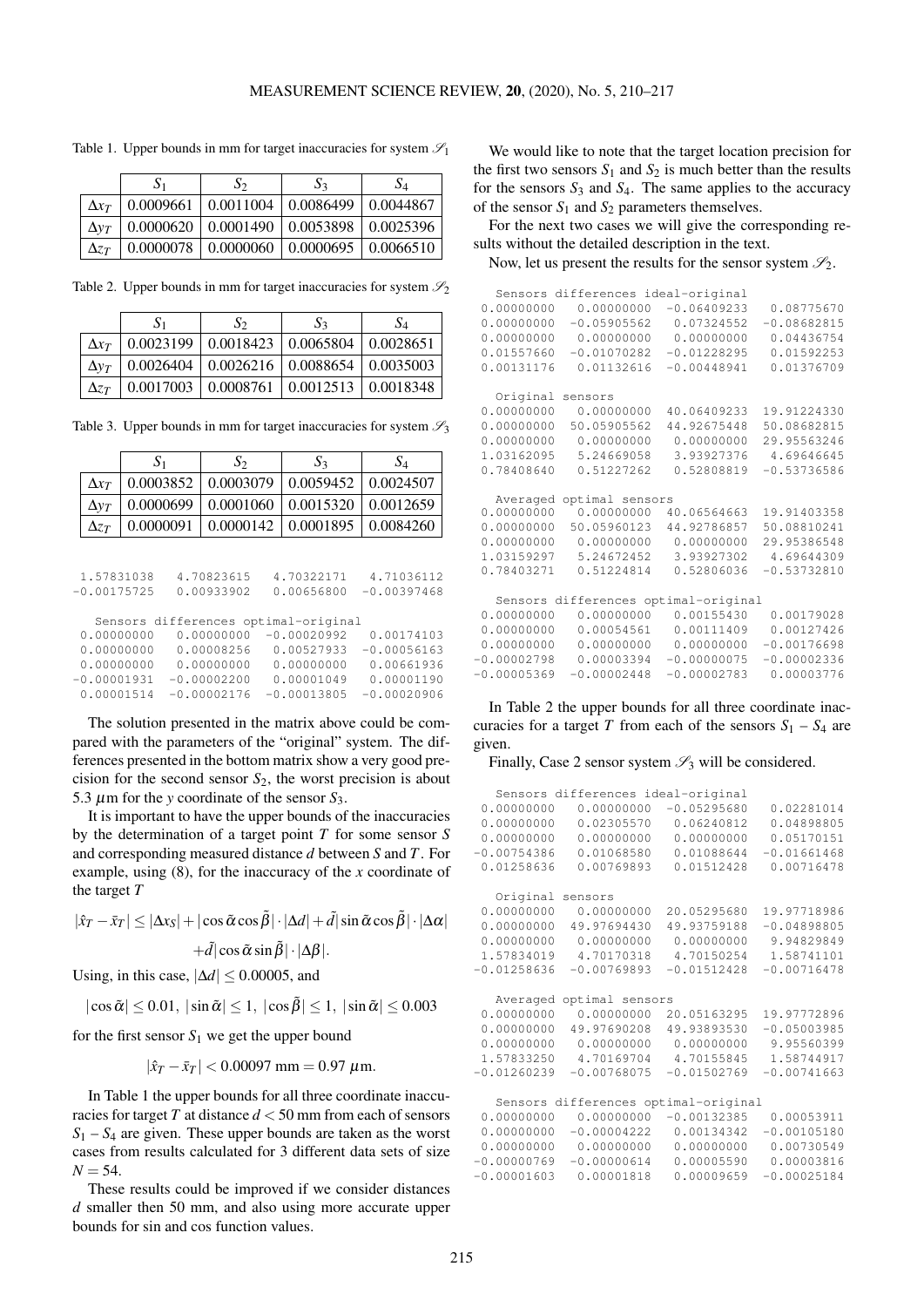<span id="page-6-5"></span>

Fig.5. Adaptive correlation matrix [\(13\)](#page-3-8) near the global minimum

In Table [3](#page-5-0) the upper bounds for all three coordinate inaccuracies for target *T* from each of the sensors  $S_1 - S_4$  are given. In this case, similar to both systems considered before, the difference between the inaccuracies, upper bounds for the first two sensors  $S_1$  and  $S_2$  and the sensors  $S_3$  and  $S_4$  is even more pronounced.

# <span id="page-6-4"></span>4.4. C++ Program Description, Implementation, and Performance

The C++ implementation of the ADE-ACM method was used to find out positions of the sensors. For efficient load of multicore processors, two parallel variants were tested: OpenMP (Open Multi-Processing) and MPI (Message Passing Interface). The program implements asymmetric Primary/Secondary model: multiple secondary processes are used to evaluate objective function values (each candidate solution by a separate process), while the primary process implements the ADE-ACM algorithm, issues candidate solutions and collects results from secondary processes.

Three tasks of size  $N = 54$  for which the results were presented above were solved on the 2C/4T Intel(R) Core(TM) i5-420M CPU @ 2.50Ghz system

 $\mathscr{S}_1$ : nfe 300000, OMP\_NUM\_THREADS=1 - 10 s, OMP\_NUM\_THREADS= $2 - 7$  s, mpirun -np  $2 - 12$  s.

 $\mathscr{S}_2$ : nfe 2 300 000, OMP\_NUM\_THREADS=1 – 68 s, OMP\_NUM\_THREADS= $2 - 51$  s, mpirun  $-$ np  $2 - 91$  s.

 $\mathscr{S}_3$ : nfe 300000, OMP\_NUM\_THREADS=1 - 11 s, OMP\_NUM\_THREADS=2 - 7 s, mpirun -np 2 - 14 s.

The main difficulty of the minimization process arises from correlation (or anti-correlation) between parameters (Fig. [5\)](#page-6-5).

In addition to the already described elements of the program, we have implemented a simple (and also another slightly more complicated) test that proves that for the resulting "optimal" sensor system with specified parameters for each rounded distance foursome, there is a position of the "gauge block" for which the exact distances after rounding match the specified ones. The principle of the tests is to check whether within the specified distance precision exist two distance foursomes for which the resulting values  $r_i$  (2) are both negative and positive. All 9 resulting systems presented above did pass the simpler test successfully.

## 5. DISCUSSION / CONCLUSIONS

Presented results show the possibility of using the proposed method to solve the sensor parameters identification tasks. Of course, only simulation results were discussed. In case of interest, real measurements can be used instead of simulated distance data sets. In such a situation, further study of the gauge block positions will be necessary.

From the point of view of accuracy, the case of identifying the parameters of the system of two sensors by temporarily supplementing the other two sensors is particularly interesting. For less precise distances measured, corresponding, e.g., to rounding to 1  $\mu$ m instead of 0.1  $\mu$ m considered above, evidently using larger values *N* will be necessary. "Nowadays, it is possible to find LTS with resolution up to 0.01  $\mu$ m. However, the need of higher resolution comes into conflict with the measuring range of the transducer." – state the authors of [\[7\]](#page-7-2).

The computation time is not long, if we take into account that the task would be solved once in identifying the parameters of the installed sensor system.

Finally, let us recall that for the measured distance foursomes it is not necessary to determine and coordinate the positions of the gauge block in the local coordination system.

#### ACKNOWLEDGEMENT

Work supported within the project VEGA 1/0224/18 "Research and development of testing and measuring methods in coordinate metrology". The authors are grateful to Gheorghe Adam for fruitful discussion and advice.

## **REFERENCES**

- <span id="page-6-0"></span>[1] Weckenmann, A., Kraemer, P., Hoffmann, J. (2007). Manufacturing metrology – state of the art and prospects. In: *9* th *International Symposium on Measurement and Quality Control (9*th *ISMQC).* IMEKO.
- <span id="page-6-1"></span>[2] MTI Instruments, Inc. (2020) Laser triangulation sensors. [https://www.](https://www.mtiinstruments.com/technology-principles/laser-triangulation-sensors/) [mtiinstruments.com/technology-principles/](https://www.mtiinstruments.com/technology-principles/laser-triangulation-sensors/) [laser-triangulation-sensors/](https://www.mtiinstruments.com/technology-principles/laser-triangulation-sensors/).
- <span id="page-6-2"></span>[3] Micro-Epsilon Messtechnik. (2020). Microepsilon sensors. [https://www.micro-epsilon.](https://www.micro-epsilon.com/) [com/](https://www.micro-epsilon.com/).
- <span id="page-6-3"></span>[4] Berkovic, G., Shafir, E. (2012). Optical methods for distance and displacement measurements. *Advances in Optics and Photonics*, 4(4), 441–471. [https://doi.](https://doi.org/10.1364/AOP.4.000441) [org/10.1364/AOP.4.000441](https://doi.org/10.1364/AOP.4.000441).